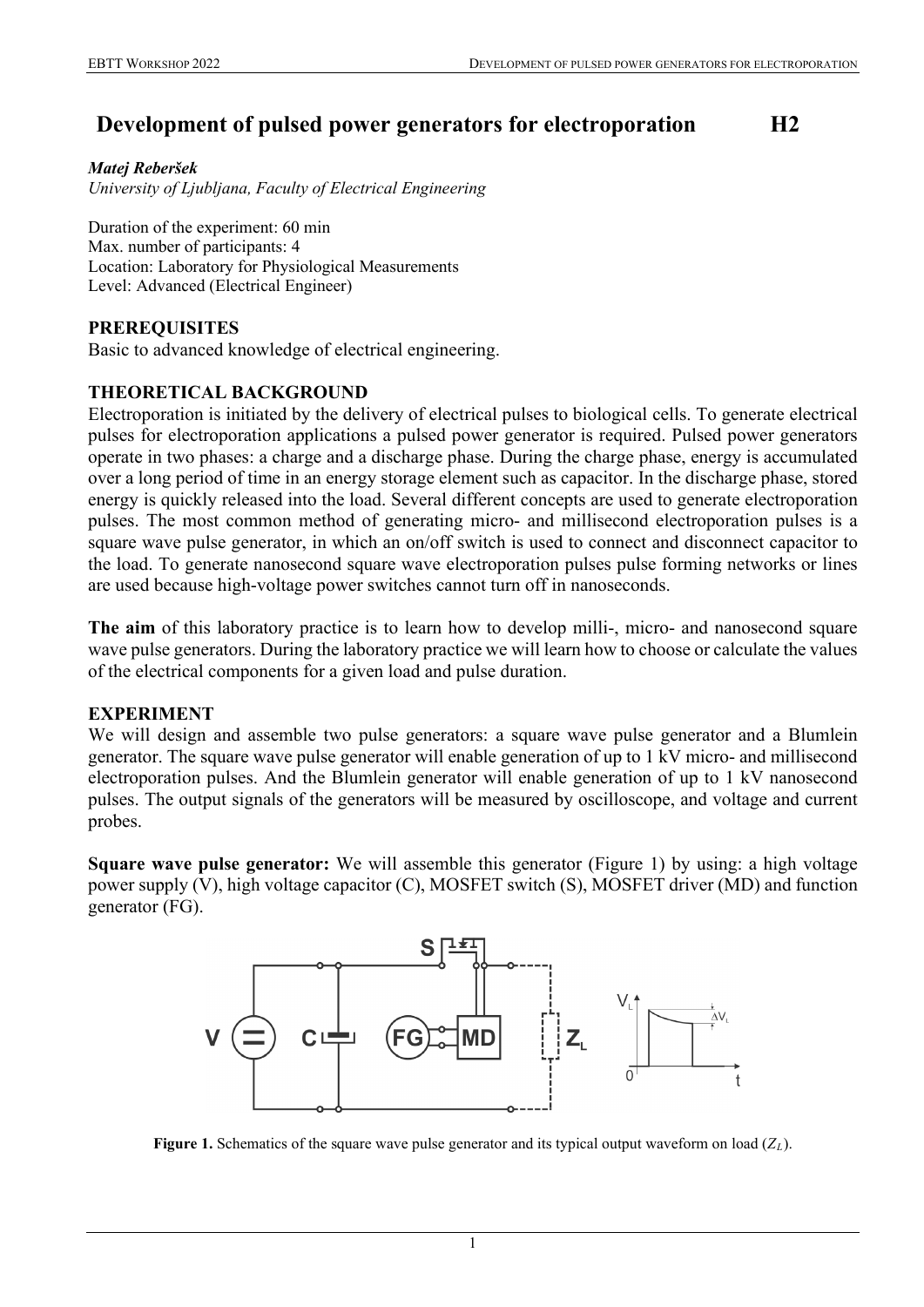To power the generator, we will use high voltage DC power supply MCP 350-1250 (FUG, Germany). To store enough energy in the capacitor for the pulse generation, we will calculate its minimal capacitance (equation 1). MOSFET switch will be chosen from the datasheets considering the pulse maximal output voltage and current, and rise, fall and turn off delay time. We will use 4422 (Microchip, USA) MOSFET driver circuit to drive the MOSFET switch and a function generator (HP, USA) to generate a control signal.

$$
i_C = C \frac{dV_C}{dt}; \quad i_L = \frac{V_L}{Z_L} \xrightarrow{i_C = i_L; \ V = V_C = V_L; \ dV = \Delta V; \ dt = N \cdot t_P} C = \frac{N \cdot t_P}{\frac{\Delta V}{V} Z_L} \tag{1}
$$

We will assemble the square wave pulse generator in four steps, by gradually increasing the requirements for pulse parameters and load (Table 1). We will vary pulse number  $(N)$ , pulse duration  $(t<sub>P</sub>)$ , relative voltage drop (∆*V*/*V*) and resistance of the load (*ZL*). In the first step, we will assemble the generator for one short (10 µs) fully square (1%) pulse on high resistive (1 kΩ) load. In the second step, we will lower the resistance of the load and observe the operation of MOSFET switch and output pulse waveform. In the third step, we will improve the pulse waveform. And in the final step, we will improve the pulse waveform for prolonged pulse duration and number of pulses.

| Step           | N | $t_P$ [ $\mu s$ ] | $\Delta \text{V/V}$ [%] | $Z_{L}[\Omega]$ | $C[\mu F]$ | S |
|----------------|---|-------------------|-------------------------|-----------------|------------|---|
|                |   | 10                |                         | 1000            |            |   |
| 2              |   | 10                |                         | 50              |            |   |
| 3              |   | 10                |                         | 50              |            |   |
| $\overline{4}$ | 8 | 100               |                         | 50              |            |   |

| Table 1. Parameters of the pulses that will be generated and resistance of the loads that will be used in specific assembly |  |
|-----------------------------------------------------------------------------------------------------------------------------|--|
| step.                                                                                                                       |  |

**Blumlein generator:** We will assemble this generator (Figure 2) by using: a high voltage power supply (*V*), resistor (*R*), transmission lines (*T1* and *T2*), radiofrequency MOSFET switch (*S*), MOSFET driver (MD) and function generator (FG).



**Figure 2.** Schematics of the Blumlein generator and its typical output waveform on load (*ZL*).

To power the generator, we will use high voltage DC power supply MCP 350-1250 (FUG, Germany). High-voltage and high-impedance resistor will be used to charge the transmission lines. The length of the transmission lines will be calculated (Equation 2) by propagation velocity  $(v_P)$  of the signal in transmission line. High-voltage, high- frequency and high-current MOSFET switch (IXYS, USA) will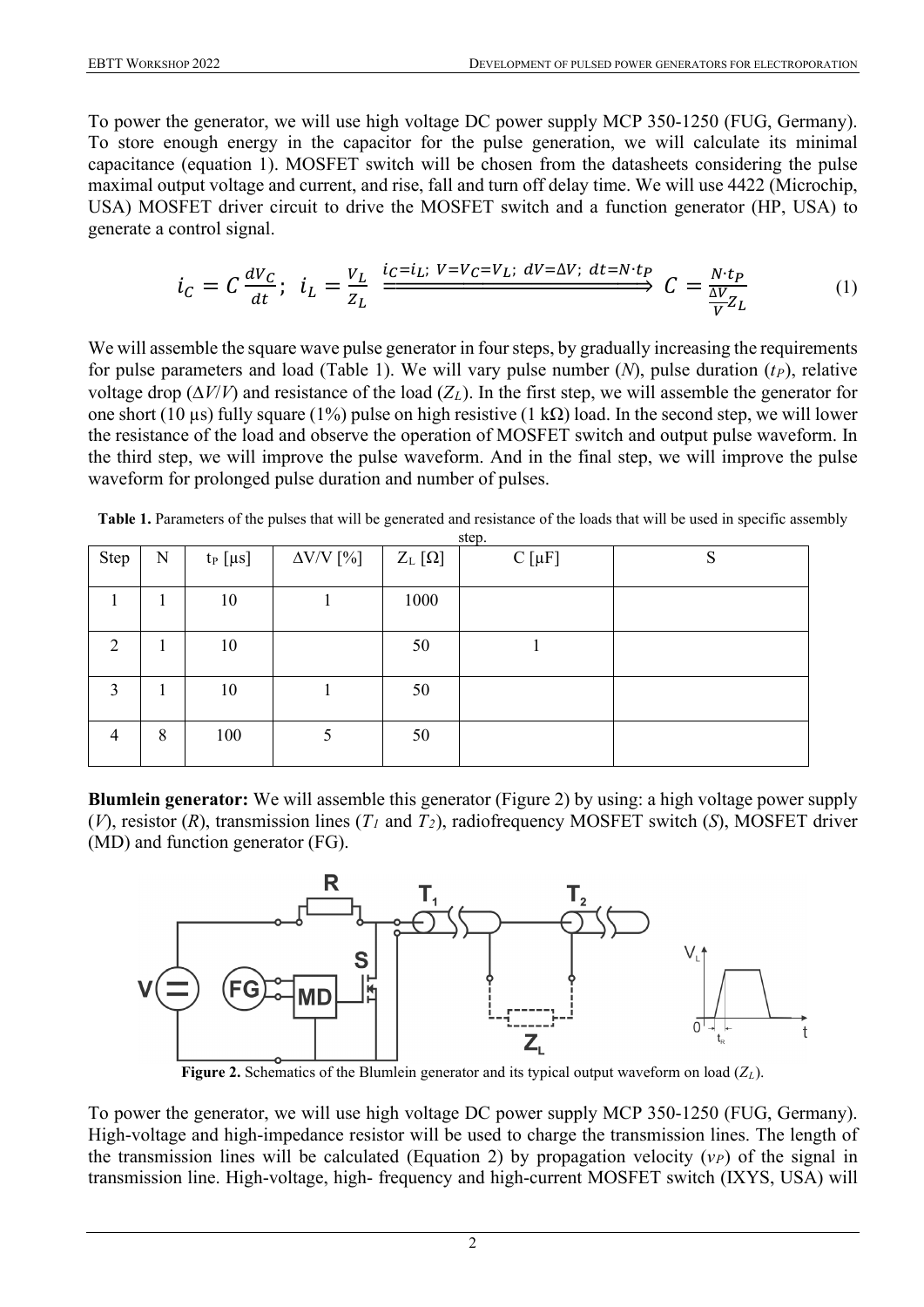be used to quickly discharge the transmission lines. We will use 4422 (Microchip, USA) MOSFET driver circuit to drive the MOSFET switch and a function generator (HP, USA) to generate control signal.

$$
\nu_P = \frac{1}{\sqrt{\varepsilon \cdot \mu}} \xrightarrow{\mu_r = 1} \frac{c}{\sqrt{\varepsilon_r}} \xrightarrow{\text{polyethylene 3} \cdot 10^8 \frac{m}{s}} \frac{m}{\sqrt{2.25}} = 0.2 \frac{m}{ns}; \quad l = \frac{\nu_P \cdot t_P}{2} \tag{2}
$$

The Blumlein generator will be assembled to generate 1 kV, 20 ns square wave pulses on 100  $\Omega$  load.

#### **FURTHER READING:**

Reberšek M, Miklavčič D, Bertacchini C, Sack M. Cell membrane electroporation –Part 3: The equipment. *IEEE Electr. Insul. M.,* 30(3): 8-18, 2014.

Reberšek M, Miklavčič D. Advantages and disadvantages of different concepts of electroporation pulse generation. *Automatika (Zagreb)*, 52: 12-19, 2011.

Reberšek M, Miklavčič D. Concepts of Electroporation Pulse Generation and Overview of Electric Pulse Generators for Cell and Tissue Electroporation. In *Advanced Electroporation Techniques in Biology and Medicine*, *CRC Press*, 17:341-352, 2010.

Kolb JF. Generation of Ultrashort Pulse. In *Advanced Electroporation Techniques in Biology and Medicine*, *CRC Press*, 17:341-352, 2010. Smith PW. Transient Electronics: Pulsed Circuit Technology. *Wiley*, 2002.

#### **NOTES & RESULTS**